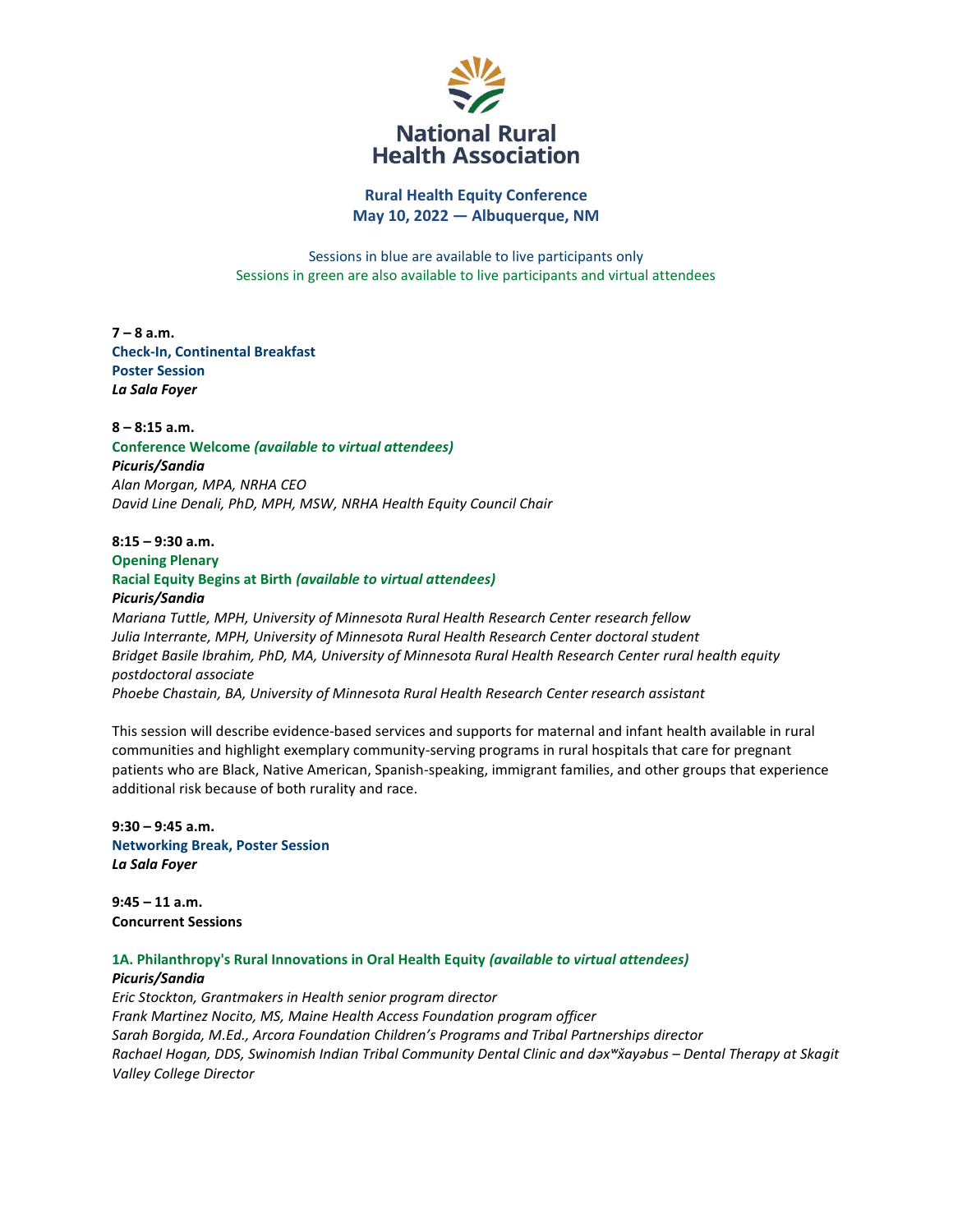Philanthropy has been turning its focus toward health equity, creating new opportunities to address rural health disparities and the social conditions underlying poor health. Learn about how members of the Funders Oral Health Policy Group and Grantmakers in Health are forging ahead with innovative, equity-oriented interventions in rural communities.

# **Black-led Public-Private Partnership Tackles Rural Health Equity** *(available to virtual attendees) Carla Gibson, MPA, REACH Healthcare Foundation vice president of programs Tonia Wright, BA, Grace Advertising and Consulting Inc. president and chief executive officer*

REACH Foundation launched a novel experiment in 2011 that changed the face of health care in West Central rural Missouri. This resulted in a public-private partnership – led by 2 Black women – that continues to tackle health equity in rural Missouri. Learn how urban-rural partnerships monumentally impact rural health.

## **1B. Health and Well-Being of LGBT Rural Residents** *(available to virtual attendees)*

#### *Navajo/Nambe*

*Carrie Henning-Smith, PhD, MPH, MSW, University of Minnesota Rural Health Research Center associate professor and deputy director* 

*Hannah MacDougall, PhD, MSW, University of Minnesota School of Public Health rural health equity postdoctoral associate*

*Courtney Sarkin, MBE, University of Minnesota Rural Health Research Center research assistant Mariana Tuttle, MPH, University of Minnesota Rural Health Research Center research fellow*

Using results from nationally-representative surveys, key informant interviews, and case studies, this session will discuss rural/urban differences in health for lesbian, gay, bisexual, and transgender (LGBT) adults, as well as within-rural differences by socio-demographic characteristics. We will also share challenges and best practices for supporting rural LGBT health and wellness.

## **1C. Colocation of Medication Assisted Treatment and Behavioral Health**

#### *Isleta/Jemez*

*Athena Huckaby, MPH, Ideal Option New Mexico community outreach coordinator Celia Fisher, New Mexico Department of Health SE overdose prevention coordinator*

This session will highlight the process of colocating an evidence-based medication assisted treatment (MAT) clinic within an established mental health resource through telemedicine to improve treatment access in eastern New Mexico. Topics include MAT for substance use disorders, rural partnerships, community outreach and strategies to improve specialty outpatient care access.

#### **Dignity-Centered Collaborative Care for Perinatal Substance Use**

*Kari Earle, M.Ed., JBS International technical expert lead Katrina Quick, M.D., Seneca Family Medicine Residency Program at Prisma Health core faculty physician Melicia Tanner, MS in Clinical Mental Health Counseling, Seneca Family Medicine Residency Program at Prisma Health behavioral health curriculum director* 

The Magdalene Clinic (SC) provides collaborative care for pregnant people with substance use disorders, integrating comprehensive services to provide a welcoming medical home for families. This session will demonstrate how this rurally adapted model is sustainably financed and achieves impressive outcomes for those who are often marginalized when seeking care.

**11 – 11:15 a.m. Networking Break, Poster Session**  *La Sala Foyer*

**11:15 a.m. – 12:30 p.m.**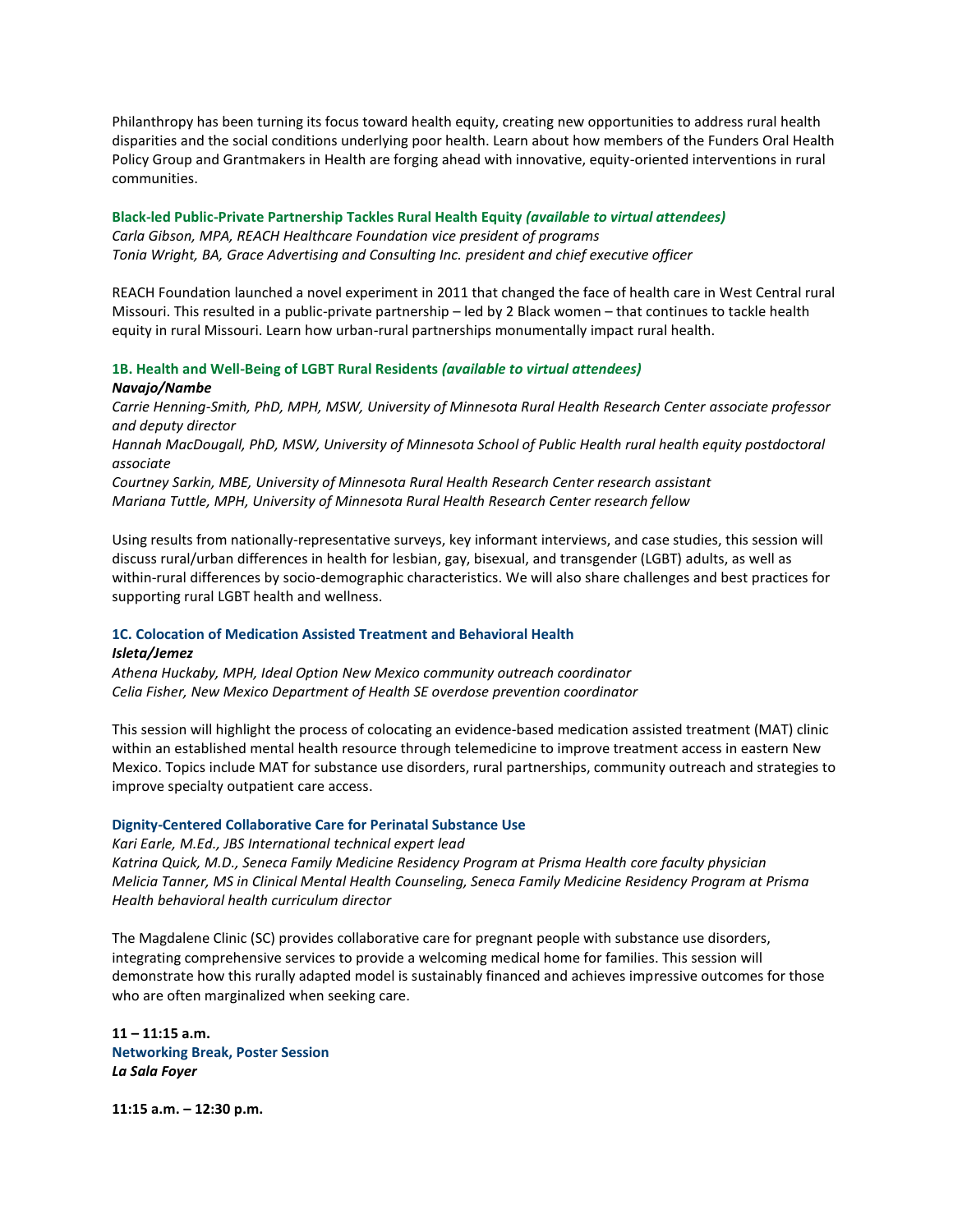### **Concurrent Session**

# **2A. Effective Indigenous allyship: Moving beyond mere cultural competence** *(available to virtual attendees) Picuris/Sandia*

*Mina Tanaka, MD, MPH, Northern Navajo Medical Center internal medicine physician* 

Indigenous allyship is a practice of working in meaningful partnership/solidarity with Indigenous people to advance equity. Well-intentioned acts can inadvertently cause harm as effective allyship is not always intuitive. This is particularly of interest to rural populations as Tribal lands and reservations are largely located in rural areas.

**Improving provider support networks in Indigenous healthcare settings** *(available to virtual attendees) Graham Ambrose, MPH, Cardea research and evaluation manager Wendee Gardner, DPT, MPH, Good Health Tribal Public Health Consulting Services chief executive officer and founder* 

Drawing on findings from seventeen key informant interviews with healthcare providers in IHS, Tribal, and Urban Indian Health (I/T/U) sites across the U.S., this session will introduce participants to factors that fulfill, support, and challenge providers in rural/remote settings. Provider suggestions for promoting satisfaction, wellness, and retention will be shared.

# **Rural physicians' fellowships are stabilizing at-risk hospitals** *(available to virtual attendees) Matthew Tobey, MD, MPH, Massachusetts General Hospital rural medicine program director*

A growing community of teaching physicians have implemented physician fellowships with rural Indigenous communities to improve health equity and address the health harms of colonialism. The fellowships now staff 10- 20% of Indian Health Service physician vacancies and each fellowship includes explicit support of local Indigenous health leaders.

## **2B. Community Power Building to Address Immigrants' Healthcare Needs** *(available to virtual attendees) Navajo/Nambe*

*Maria de Jesus Diaz Perez, PhD, Center for Improving Value in Health Care director of research and health care performance measurement Karen Albright, PhD, MSW, University of Colorado School of Medicine associate professor of medicine in the division of general internal medicine Joe Sammen, MPH, Center for Health Progress executive director* 

Immigrants face structural barriers to health care, which are exacerbated in rural locations by a more fragmented health and social system, and greater workforce deficiencies. This presentation describes how community power building was used to determine and meet health care needs of rural immigrants, and to inform Emergency Medicaid expansion.

#### **Multi-sector rural health partnerships for equitable recovery** *(available to virtual attendees)*

*Ashley Hernandez, MSc, Build Healthy Places Network communications and outreach manager Marie Barry, MPS in Community and Economic Development (CEDEV), Rural Wisconsin Health Cooperative director of community economic development* 

# *Elana Brochin, MPH, Massachusetts Association of Community Development Corporations program director for health equity*

Rural healthcare is partnering with community development organizations to impact health and wellbeing. Building off our "A Playbook for New Rural Healthcare Partnership Models of Investment", learn from two leaders doing this multi- sector work to drive inclusive recovery in rural areas, leveraging assets from health institutions and unique strengths of rural communities.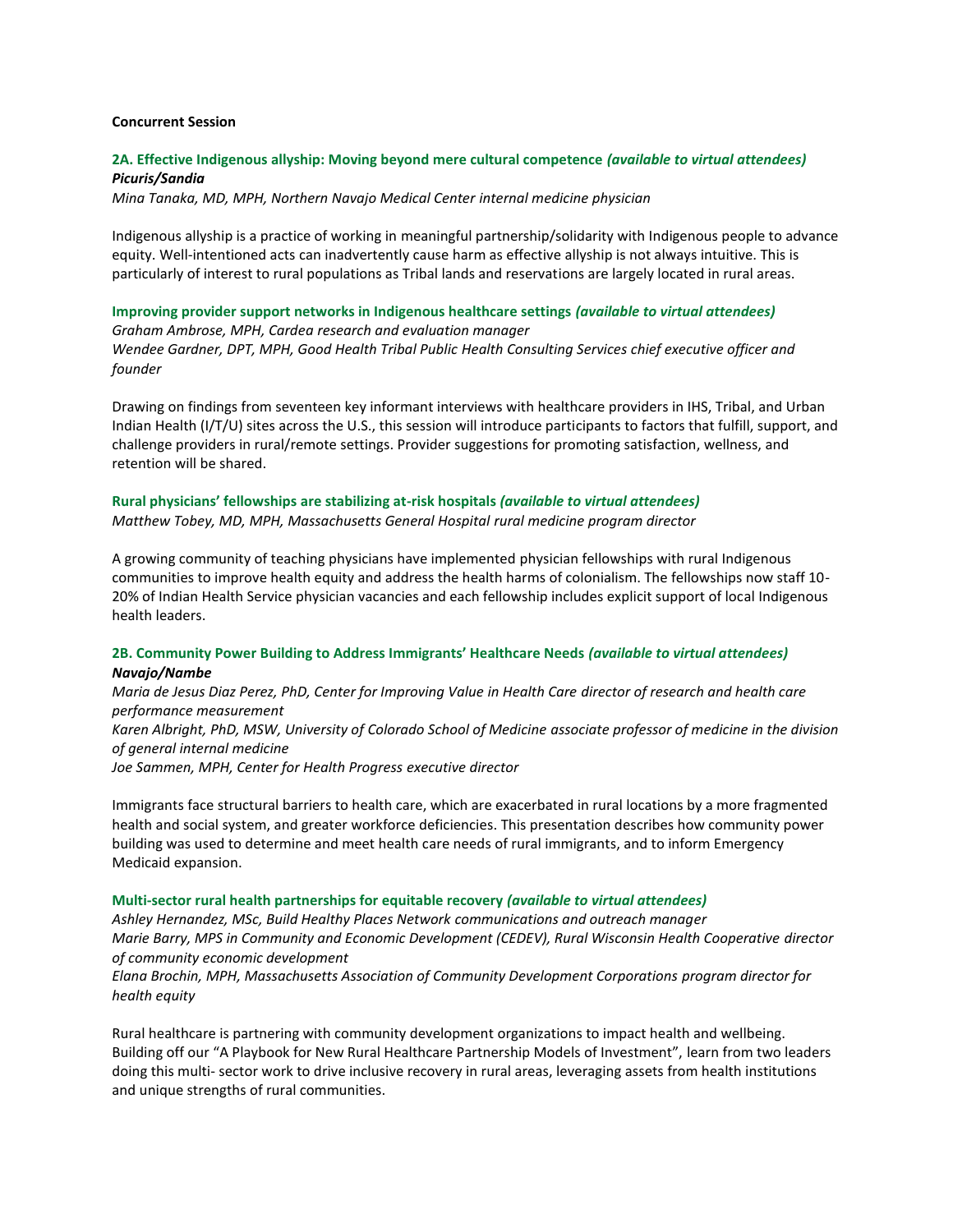## **2C. Inclusive assessments: raising the voices of rural communities**

# *Isleta/Jemez*

*Martha Moore-Monroy, MA, University of Arizona Mel and Enid Zuckerman College of Public Health lecturer and program manager* 

*Brenda Sanchez, BA, BSPH, CHES, Southeast Arizona Area Health Education Center (SEAHEC) border binational initiative and community health worker initiative program manager*

*Martin Celaya, MPH, DrPH(c), Arizona Department of Health Services Bureau of Assessment and Evaluation chief* 

The capacity building session covers successful strategies used by diverse partnership ensuring the voices of rural marginalized populations from every county in the state were included in a statewide Maternal and Child Health assessment. The session focuses on non- traditional as well as traditional methods of outreach and data collection.

#### **Recognizing Obesity: Understanding Equity in Tackling Obesity**

*Angelina Esparza, BSN, MPH, CDC Foundation associate vice president for jurisdictional support and health equity* 

In rural America, certain racial and ethnic groups are more likely to have obesity compared to others. To understand why different racial and ethnic groups face varied rates of obesity and consequently, worse health outcomes, there must be an assessment of the contributing factors. This session intends to view obesity through a health equity lens and understand obesity's disparate impact on different racial and ethnic groups in rural America.

**12:30 p.m. – 1:30 p.m. Networking Lunch**  *Picuris/Sandia* 

# **1:30 p.m. – 2:30 p.m.**

## **Plenary Presentation Climate Change Inequities Among Rural American Indian Communities** *(available to virtual attendees) Picuris/Sandia*

*Mary-Katherine McNatt, DrPH, MPH, A.T. Still University Public Health Department chair and associate professor Susan Thomas, MSEd, A.T. Still University College of Graduate Health Studies instructional designer Marsha Presley, PhD, MPH, A.T. Still University research coordinator* 

This session examines the direct, indirect, and long-term effects of climate change and how it disproportionately affects rural American Indian communities through drought, wildfires, floods, and other natural disasters. The session will conclude with a review of current opportunities and actions which can be taken to mitigate these risks.

**2:30 p.m. – 2:45 p.m. Networking Break, Poster Session**  *La Sala Foyer*

**2:45 – 4:00 p.m. Concurrent Session** 

## **3A. Roots of Health Inequity Overview and FORHP Health Equity Efforts**

*Picuris/Sandia Gem Daus, MA, Office of Health Equity public health analyst Samia Ismail, Federal Office of Rural Health Policy public health analyst Jillian Causey, MHA, Federal Office of Rural Health Policy public health analyst* 

This workshop invites participants to engage in a discussion-based learning environment to explore the systemic causes of unjust health outcomes. Based on a social justice framework, the Roots of Health Inequity course introduces public health professionals to concepts and strategies for taking action in everyday practice. The Health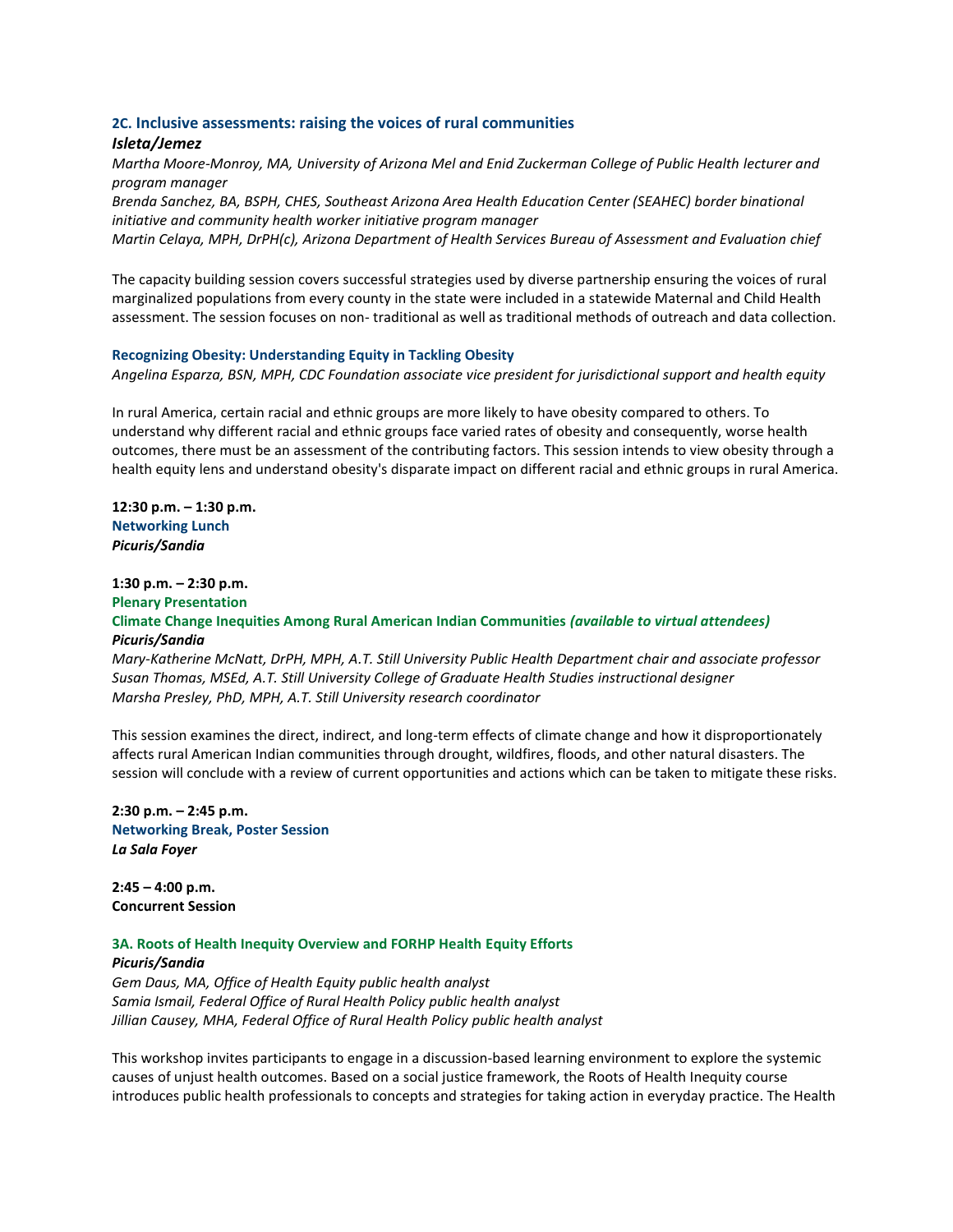Equity Workgroup at the Federal Office of Rural Health Policy (FORHP) was established to reduce health disparities, racial discrimination, and build knowledge, understanding, and capacity across rural communities and within FORHP. Currently, the Health Equity Workgroup at FORHP has presented the Roots course for its executives and staff to learn about the causes and consequences of health inequity. During the discussion, participants will learn about the broad history of how public health policies have exacerbated unjust health outcomes, how other sectors of American society contribute to poor health, and what strategies are being utilized to combat these disparities. Together, the Roots curriculum overview and the collaborative discussion will equip session attendees with tools to identify and address disparate health outcomes in their own health care facilities.

# **3B. Rural and racial differences in mental health stigma** *(available to virtual attendees)*

### *Navajo/Nambe*

*Kate Beatty, PhD, MPH, East Tennessee State University associate professor Michael Meit, MA, East Tennessee State University director of the center for rural health research* 

Limited research has examined stigma in rural communities including in minority populations. Using an established, nationally representative panel (AmeriSpeak®), we examined stigmatizing attitudes and beliefs towards any mental illness. White, non-Hispanic participants were significantly different from both Black, non-Hispanic and Other, non-Hispanic participants with regard to negative stereotype scores.

# **3C. Equity in Kidney Disease Testing: Opportunities and Challenges**

#### *Isleta/Jemez*

*Katelyn Laue, MPH, RD, LD, National Kidney Foundation program development director Elizabeth Montgomery, BS, National Kidney Foundation vice president of learning strategies and primary care* 

This presentation will explore the impact of the new estimated glomerular filtration rate (eGFR) equation without a race modifier, challenges, and opportunities for implementing the new eGFR equation in rural labs, strategies for risk stratification and management of CKD in rural health settings, and the factors that increase CKD risk.

## **Addressing Breast Cancer among Amish and Mennonite Women**

*Melissa Thomas, PhD, MSPH, MSA, Ohio University Heritage College of Osteopathic Medicine assistant professor*

Since 1997, Project Hoffnung ("Hope" in German) has provided access to culturally-sensitive health care and education for Amish and Mennonite women in the fight against breast cancer. The purpose of this session is to provide an overview of key outcomes in research and practice over the 25-year history.

**4:00 – 5:15 p.m. Plenary Presentation Inside the White House COVID-19 Health Equity Task Force** *(available to virtual attendees) Picuris/Sandia Tim Putnam, DHA, Medical University of South Carolina faculty Nikki King, DHA, Zinnia Health chief of staff*

The COVID-19 Health Equity Task Force submitted the final report in November 2021. The report included 55 primary recommendations to improve health equity in the nation. Tim Putnam, a member of the Task Force, will discuss the findings with the assistance of Dr. Nikki King and Hannah Putnam-Johnson.

**Logic Model Analysis: COVID-19 in the Southwest Borderlands** *(available to virtual attendees) Carrie Shaver, DHA, IHC, New Mexico State University assistant professor of health management, administration, and policy* 

The COVID-19 pandemic created extraordinary burden on the United States/Mexico rural borderland region's public health infrastructure. Analysis of state- and regional-level COVID-19 mandates, guidelines, strategic plans,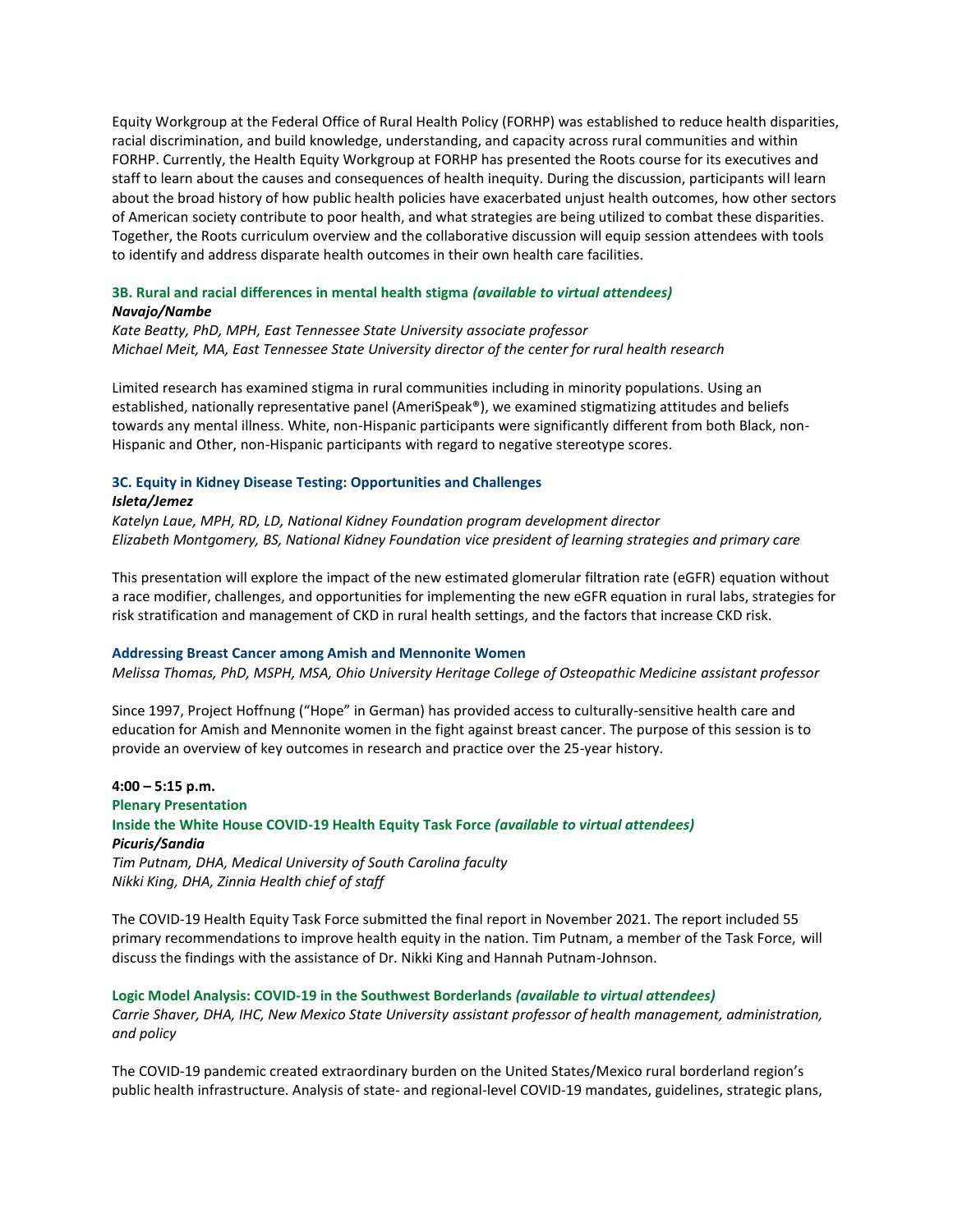and initiatives was performed. The resulting logic model represents stakeholder activities and the borderland factors which influenced COVID-19 public health policy and mitigation efforts.

**5:15 p.m. Conference Adjourns** 

**Exhibitors**

**Thank you for your attendance and your continued support of NRHA and the Health Equity Conference! Join us next year in San Diego, CA on May 16, 2023.**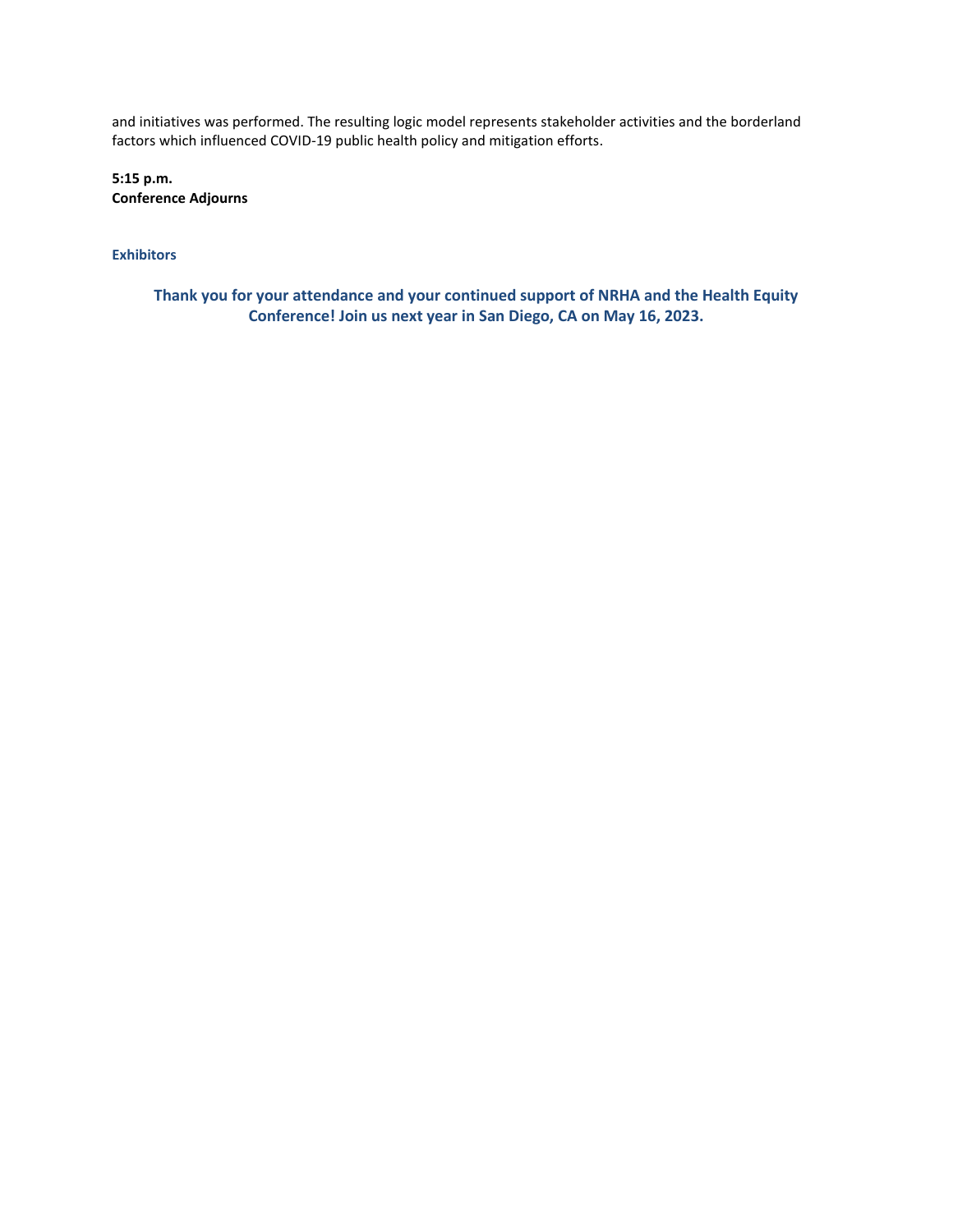# **National Rural Health Association 2022 Health Equity Conference Poster Sessions**

**Submission Title:** Identifying Mother-Daughter Intervention Feasibility for Rural South Florida **Speaker:** Gira J. Ravelo, PhD, MSW **Organization:** Florida International University

**Topic:** Other (Behavioral health, Women's health, and Migrant health)

**Social determinant(s) of health addressed in presentation:** Gender and Race/Culture

**Session Description:** Results of a community assessment to identify the most appropriate, culturally based, behavioral, mother-daughter intervention designed to reduce substance abuse, violence, and HIV risk in migrant farm working rural communities of South Florida. Data was collected before/during COVID-19 pandemic and yielded results for feasibility and acceptability of delivering interventions remotely.

**Submission Title:** Vermont Farmworker Health Access: Lessons Amplified During COVID-19 **Speaker:** Kira Gressman

**Organization:** Dartmouth Geisel School of Medicine

**Topic:** Other (Farm/farmworker health and safety)

**Social determinant(s) of health addressed in presentation:** Employment and Working Conditions| Health Services and Social Services

**Session Description:** Vermont's economy depends on dairy, which relies heavily on migrant farmworkers. Prior Vermont dairy worker needs assessments showed multiple healthcare barriers. This public health surveillance project captured a snapshot of farm healthcare access during COVID-19. It highlights an urgent need to support rural healthcare delivery programs serving Vermont's agricultural communities.

**Submission Title:** Wounds of an Undocumented Traveler

**Speaker:** Thai Nguyen, MD, MHA

**Organization:** Louisiana State University Health Science Center

**Topic:** Border/ Migrant Health

**Social determinant(s) of health addressed in presentation:** Employment and Working Conditions| Health Services and Social Services| Race/Culture| Income and Social Status

**Session Description:** In response to the ever-expanding population that healthcare providers take care of, social determinants play an even greater role. In this case report we explore challenges when treating the undocumented population. Will introduce treatment methods and strategies that can be done in a rural setting.

**Submission Title:** Inequities in access to Commission on Cancer-accredited hospitals

**Speaker:** Mary Charlton, PhD

**Organization:** University of Iowa

**Topic:** Other (Access to high quality cancer care)

**Social determinant(s) of health addressed in presentation:** Physical Environments| Health Services and Social Services

**Session Description:** Commission on Cancer (CoC) accreditation standards were established to promote highquality, coordinated cancer care in US hospitals. While 94% of urban Americans live within 50 miles of a CoCaccredited hospital, only 48% of rural Americans do. We will present maps illustrating access challenges and strategies to reduce inequities.

**Submission Title:** Been there, done that: rural health inequity **Speaker:** Yun Li, MD, MBA **Organization:** Massachusetts General Hospital **Topic:** Capacity Building **Social determinant(s) of health addressed in presentation:** Health Services and Social Services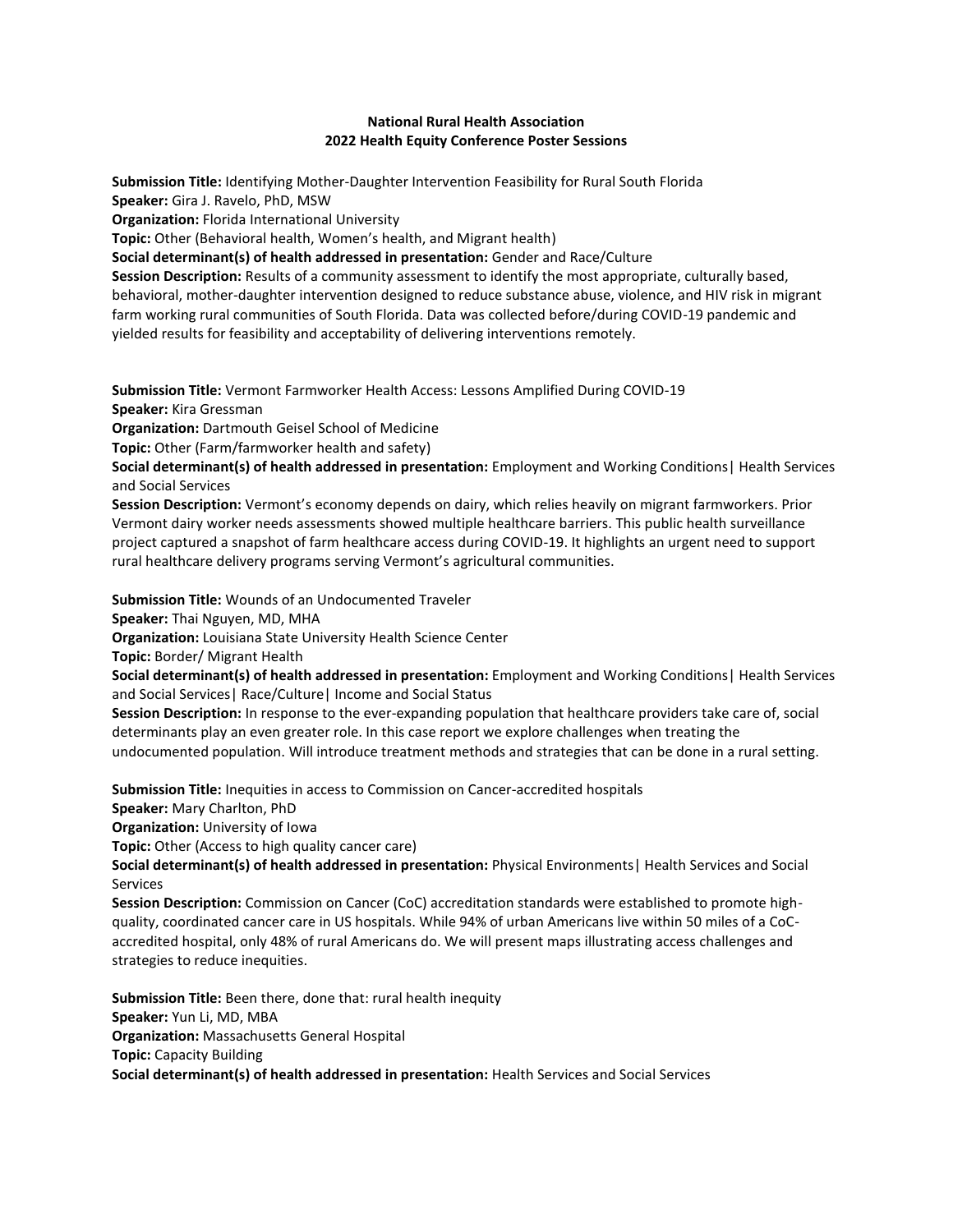**Session Description:** The poster presents results from a survey completed by a group of urban-residing academic physicians who have performed clinical work in rural clinics/hospitals. Rural clinical experience enhanced physicians' awareness of health disparities. Physicians felt urgency to alleviate health inequity yet still needed empowerment to do so.

**Submission Title:** Treating Long-COVID Syndrome Related Pain with Dry/Wet Needling **Speaker:** Mengyi Zha, MD

**Organization:** Columbia Basin Health Association

**Topic:** Other (Innovative Approaches to Pain Management)

**Social determinant(s) of health addressed in presentation:** Physical Environments| Health Services and Social Services

**Session Description:** This poster builds on a case report we recently published on dry/wet needling as effective treatment modalities for Long-COVID Syndrome related myofascial pain. We report two cases: one adult and one pediatric, both suffer from new pain months after COVID-19 infections. We describe our techniques and patient outcome in detail.

**Submission Title:** RELAX: A curriculum in equity, leadership, and advocacy

**Speaker:** Stephanie Sun, MD, MSc, MPH

**Organization:** Massachusetts General Hospital

**Topic:** Capacity Building

**Social determinant(s) of health addressed in presentation:** Education| Employment and Working Conditions| Personal Health Practices and Coping Skills| Gender| Race/Culture| Social Support Networks **Session Description:** The Rural Equity, Leadership and Advocacy Exchange (RELAX) is a curriculum for early-career rural health professionals. The goal of RELAX is to bring together fellows working in rural communities to 1) create a vibrant monthly learning exchange and 2) expose fellows to best practices in rural health leadership and management.

**Submission Title:** Identifying Core Functions of an Evidence-Based Intervention

**Speaker:** Madison Wahlen

**Organization:** University of Iowa Department of Epidemiology

**Topic:** Capacity Building

**Social determinant(s) of health addressed in presentation:** Health Services and Social Services

**Session Description:** Using rigorous qualitative methods, we distilled a successful, multi-level intervention addressing barriers to accessing high-quality cancer care in rural Kentucky into its core functions. This positions us (and others) to adapt this model to address cancer disparities in other rural contexts.

**Submission Title:** Pandemic Perspectives from New Mexican Rural Communities

**Speaker:** Kate Cartwright, PhD, MPH

**Organization:** University of New Mexico

**Topic:** Other (COVID-19 Knowledge/Literacy)

**Social determinant(s) of health addressed in presentation:** Education| Employment and Working Conditions| Personal Health Practices and Coping Skills| Social Environments

**Session Description:** This poster presents findings from a IRB-approved qualitative project exploring rural New Mexican communities' perspectives on the COVID-19 pandemic. Our team interviewed over 60 rural residents in 2020 and 2021. The themes explore economic impacts, vaccine hesitancy, unintended consequences of statespecific COVID-19 policies and mandates, and sources of health information.

**Submission Title:** Rural/Urban Differences in Health Behaviors during COVID-19

**Speaker:** Breanna Greteman, MPH

**Organization:** University of Iowa College of Public Health

**Topic:** Mental/Behavioral health

**Social determinant(s) of health addressed in presentation:** Personal Health Practices and Coping Skills| Income and Social Status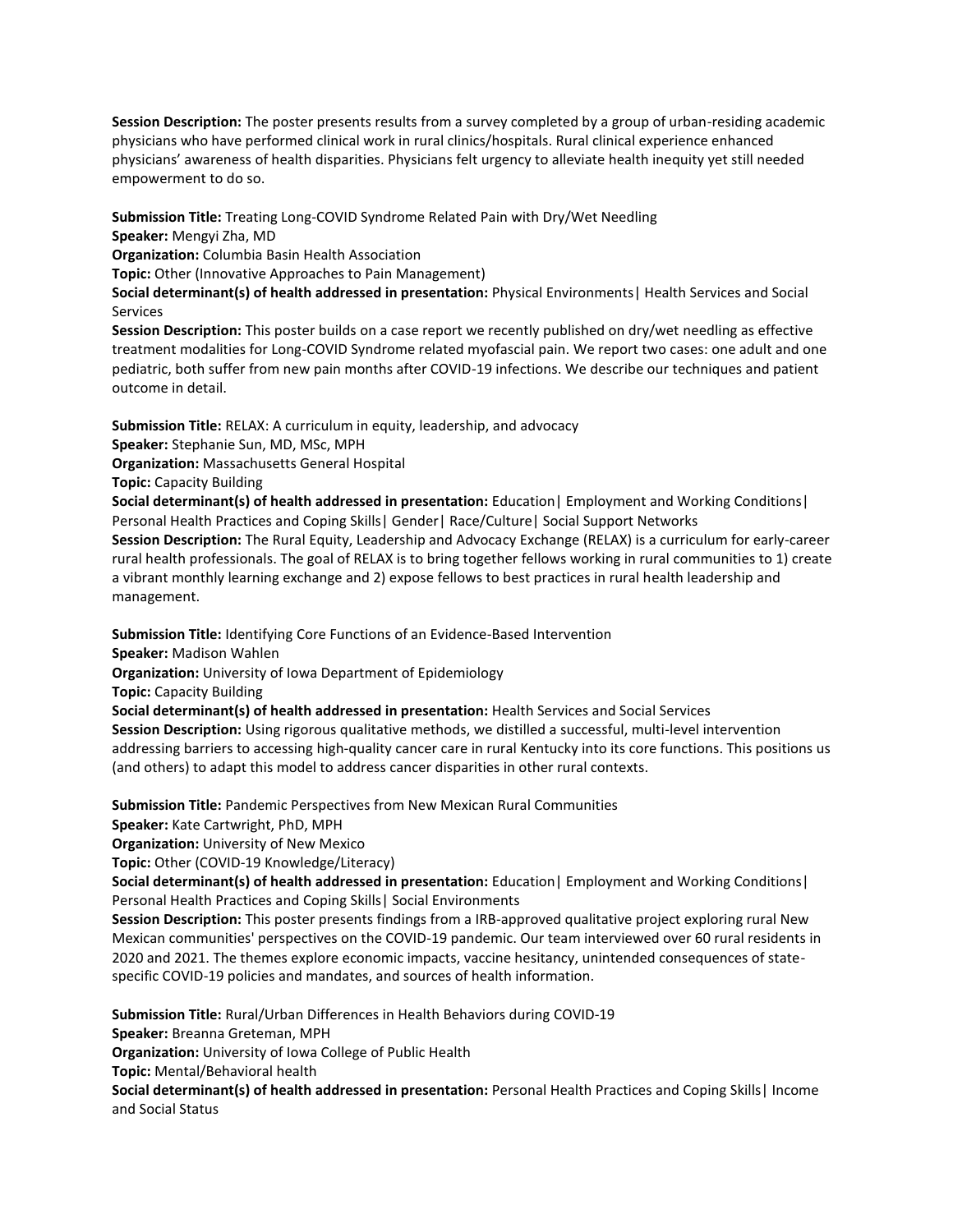**Session Description:** The impact of living in a rural area during the COVID-19 pandemic on cancer-related risk behaviors (physical activity, diet, alcohol, smoking) has not been well captured. We conducted a population-based survey study across Iowa to quantify the association of rurality with challenges, emotional reactions, telehealth usage, and cancer-related risk behaviors.

**Submission Title:** Analysis of The Early COVID-19 Pandemic in Arkansas **Speaker:** Mallory Heft, BS **Organization:** University of Arkansas for Medical Sciences College of Medicine

**Topic:** Other (Community health)

**Social determinant(s) of health addressed in presentation:** Physical Environments| Personal Health Practices and Coping Skills| Health Services and Social Services

**Session Description:** The first reported COVID-19 case in Arkansas was March 11, 2020, two months after the first reported case in the United States. We sought to analyze how the rate of admissions for respiratory illness was impacted in Arkansas for the 2019/2020 season as compared to pre-pandemic years.

**Submission Title:** Mitigating COVID-19 Outbreaks by a Migrant Health Center

**Speaker:** Mengyi Zha, MD

**Organization:** Columbia Basin Health Association

**Topic:** Border/ Migrant health

**Social determinant(s) of health addressed in presentation:** Social Environments| Race/Culture| Income and Social Status| Social Support Networks

**Session Description:** We describe two innovative ways a FQHC and Migrant Health Center mitigated COVID-19 outbreaks in Othello: a volunteer primary care provider daily rounding in a long term care facility; and a large-scale bilingual phone outreach project to reinforce quarantine/isolation measures among Spanish-speaking immigrants, who lack trust in public health authorities.

**Submission Title:** Hopelessness Among Rural Patients with Heart Disease

**Speaker:** Kristin Van De Griend, PhD, MPH

**Organization:** Idaho State University

**Topic:** Mental/Behavioral Health

**Social determinant(s) of health addressed in presentation:** Personal Health Practices and Coping Skills| Social Environments

**Session Description:** In adults with ischemic heart disease, hopelessness and rurality are independent risk factors for mortality. Our findings support validity and reliability of the State-Trait Hopelessness Scale among rural adults with heart disease and the association between state hopelessness and rurality. Understanding and screening for hopelessness is vital to decreasing mortality.

**Submission Title:** Community Engaged Rural Dementia and Alzheimer's Research (CERDAR) **Speaker:** Wayne Warry, PhD

**Organization:** Memory Keepers Medical Discovery Team – Health Equity, University of Minnesota Medical School, Duluth Campus

**Topic:** Capacity Building

**Social determinant(s) of health addressed in presentation:** Physical Environments| Health Services and Social Services| Social Environments

**Session Description:** The Memory Keepers Medical Discovery Team conducts health equity research focused on health aging, cognitive health, caregiving, and dementia in Minnesota rural and Indigenous communities. We outline our process of capacity building that includes research infrastructure, partnership development and community engagement, undertaken to ensure sustainable community-based participatory health equity research.

**Submission Title:** Addressing Cardiovascular Health Disparities in the Arkansas Delta **Speaker:** Jessica Barnes, PhD

**Organization:** University of Arkansas for Medical Sciences

**Topic:** Other (Cardiovascular health disparities, poverty, underserved rural areas)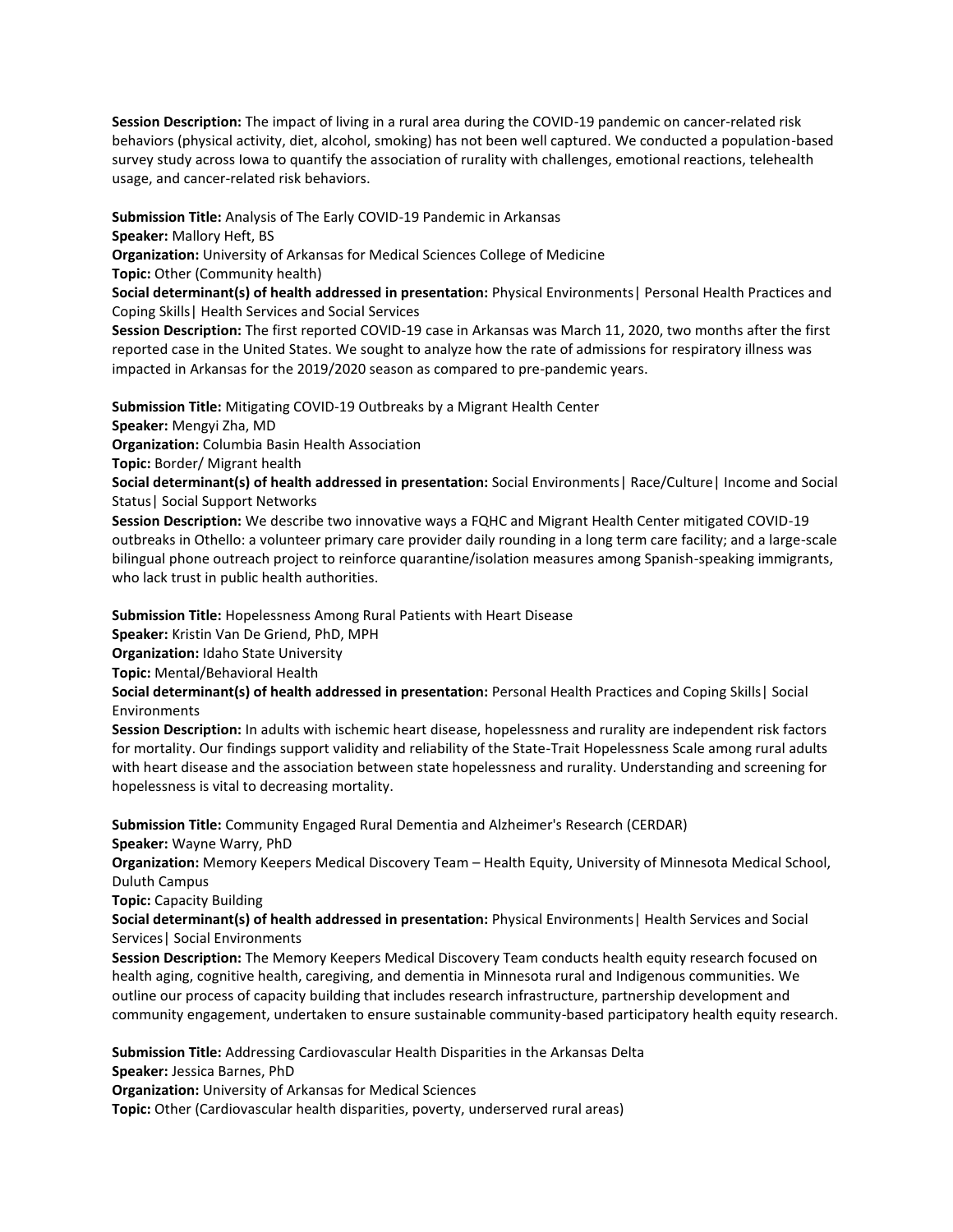**Social determinant(s) of health addressed in presentation:** Physical Environments| Personal Health Practices and Coping Skills| Health Services and Social Services| Social Environments| Race/Culture| Income and Social Status| Social Support Networks

**Session Description:** We will present preliminary data on engagement and management of obesity and cardiometabolic disease risk in The Lincoln Project, a registry supported, community health worker-based CVD prevention model serving a minority, disadvantaged population plagued by high rates of CVD, poverty, and serious health disparities in the Arkansas delta region.

**Submission Title:** Cardiovascular Disease Prevention/Management: A Proactive Community-Centric Approach **Speaker:** Jessica Barnes, PhD

**Organization:** University of Arkansas for Medical Sciences

**Topic:** Other (Cardiovascular health disparities, poverty, underserved rural areas)

**Social determinant(s) of health addressed in presentation:** Personal Health Practices and Coping Skills| Social Environments| Race/Culture| Social Support Networks

**Session Description:** The Lincoln Project (TLP) is a Community Health Worker-based proactive engagement program approach deploying a portfolio of resources designed to address social, wellness and health needs. TLP targets poor, underserved individuals with a high risk of cardiovascular disease in the rural Arkansas Delta Region.

**Submission Title:** President Task Force to study Frontier Equity

**Speaker:** Stacey Cox, PhD

**Organization:** National Center for Frontier Communities (NCFC)

**Topic:** Other (Frontier equity)

**Social determinant(s) of health addressed in presentation:** Education| Employment and Working Conditions| Physical Environments| Biology and Genetics| Personal Health Practices and Coping Skills| Healthy Child Development| Health Services and Social Services| Social Environments| Gender| Race/Culture| Income and Social Status| Social Support Networks

**Session Description:** We would like to present preliminary work and ask about NHRA Member's interest in supporting for a Presidential Frontier Task Force that would study frontier equity and make recommendations and action steps to ensure equity of resources to frontier communities.

**Submission Title:** Ethnic Disparities in Diabetes: Awareness, Prevention, and Modeling Change

**Speaker:** Lisa Maness, PhD

**Organization:** Winston-Salem State University

**Topic:** Health Literacy

**Social determinant(s) of health addressed in presentation:** Education| Employment and Working Conditions| Physical Environments| Biology and Genetics| Personal Health Practices and Coping Skills| Health Services and Social Services| Social Environments| Race/Culture| Income and Social Status| Social Support Networks **Session Description:** Diabetes disparities exist among ethnic groups due to physical activity, diet, genetics, and metabolism as well as environmental factors, education, and financial status. Policy changes are needed to prevent diabetes and improve outcomes. Model social programs exist to decrease morbidity/mortality, reduce expenditure, and improve lifestyles for all ethnic groups.

**Submission Title:** Supporting Rural Health Communities with Social Services during COVID-19

**Speaker:** Rachel Powell, PhD, MPH

**Organization:** CDC Foundation

**Topic:** Health and Nutrition

**Social determinant(s) of health addressed in presentation:** Personal Health Practices and Coping Skills| Health Services and Social Services| Race/Culture| Income and Social Status

**Session Description:** The CDC Foundation partnered with health departments and a community-based health care provider system to mitigate the spread of COVID-19 by providing education, rental assistance, testing, vaccination, and more in rural communities across the United States. The initiative targeted Latino and other populations disproportionately affected by the pandemic.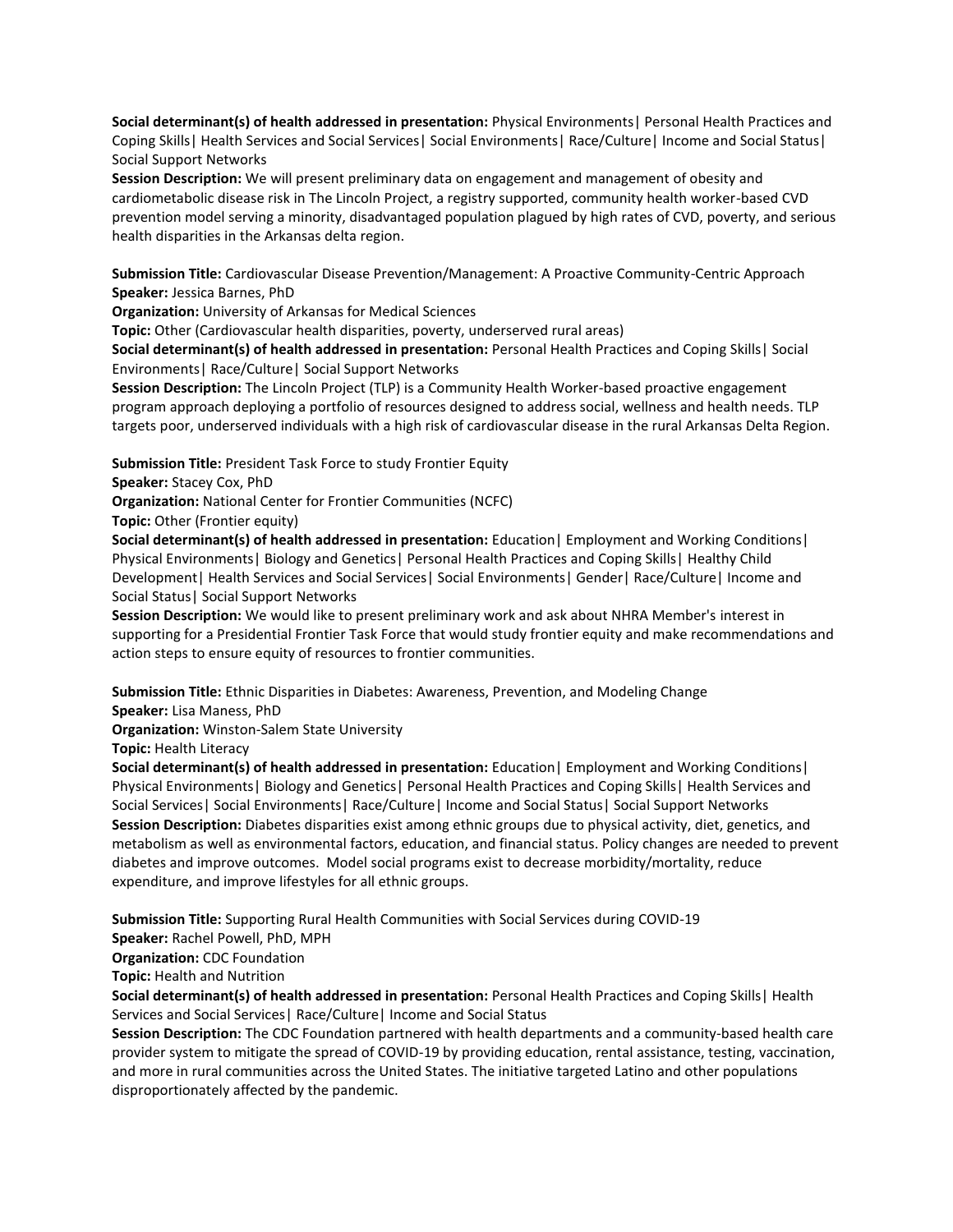**Submission Title:** Diabetes is a Struggle: Conversations among African Americans

**Speaker:** Idethia Shevon Harvey, DrPH

**Organization:** University of Missouri

**Topic:** Health and Nutrition

**Social determinant(s) of health addressed in presentation:** Physical Environments| Personal Health Practices and Coping Skills| Gender| Race/Culture| Income and Social Status

**Session Description:** Chronic exposure to socioeconomic inequalities, social trauma, stress, environmental barriers, and inadequate healthcare are associated with prolonged chronic illness among rural African Americans. A syndemic approach in type-2 diabetes management may help understand the etiologies and socioenvironmental factors influencing disease management.

**Submission Title:** Alzheimer's disease prevalence in rural communities

**Speaker:** LeeAnn Mandarino, MA

**Organization:** Cleveland Clinic Lou Ruvo Center for Brain Health

**Topic:** Mental/Behavioral health

**Social determinant(s) of health addressed in presentation:** Education| Physical Environments| Biology and Genetics | Personal Health Practices and Coping Skills | Health Services and Social Services | Social Environments | Gender| Race/Culture

**Session Description:** Rural residents with Alzheimer's disease and related dementias (ADRD) are an understudied population. The NIH-funded Nevada Exploratory Alzheimer's Disease Research Center (NVeADRC) at Cleveland Clinic Lou Ruvo Center for Brain Health studies ADRD in rural populations to understand the clinical features and social determinants of health in these communities.

**Submission Title:** Rural Primary Care's Knowledge of LGBTQ+ Health Needs

**Speaker:** Ryan Alderman, MS

**Organization:** University of Illinois College of Medicine – Rockford

**Topic:** LGBTQ health

**Social determinant(s) of health addressed in presentation:** Education| Employment and Working Conditions| Health Services and Social Services

**Session Description:** We conducted a brief survey aimed at rural midwest primary care providers on lesbian, gay, bisexual, and transgender health needs. Our survey questions were geared towards knowledge and usage of community health resources, the impact of COVID-19 on this population, and the amount of instruction on LGBTQ health needs.

**Submission Title:** Understanding Sudden Unexpected Infant Death (SUID) in Arizona **Speaker:** Alexis Griffin, MPH **Organization:** University of Arizona **Topic:** Children's Health

**Social determinant(s) of health addressed in presentation:** Physical Environments| Social Environments| Gender| Race/Culture

**Session Description:** A sudden unexpected death of an infant is where the cause of death was not apparent prior to a death investigation. The presentation addresses the social, demographic and geographic risk factors associated with SUID in Arizona from 2009-2019.

**Submission Title:** Opioid Crisis Equitable Response: APHA Policy EBP Recommendations **Speaker:** Carrie Shaver, DHA, IHC

**Organization:** New Mexico State University

**Topic:** Mental/Behavioral health

**Social determinant(s) of health addressed in presentation:** Health Services and Social Services| Social Environments

**Session Description:** Rural communities experience disproportionate barriers to Opioid Use Disorder (OUD) prevention, treatment, and aftercare. The American Public Health Association's 2021 policy provides evidence